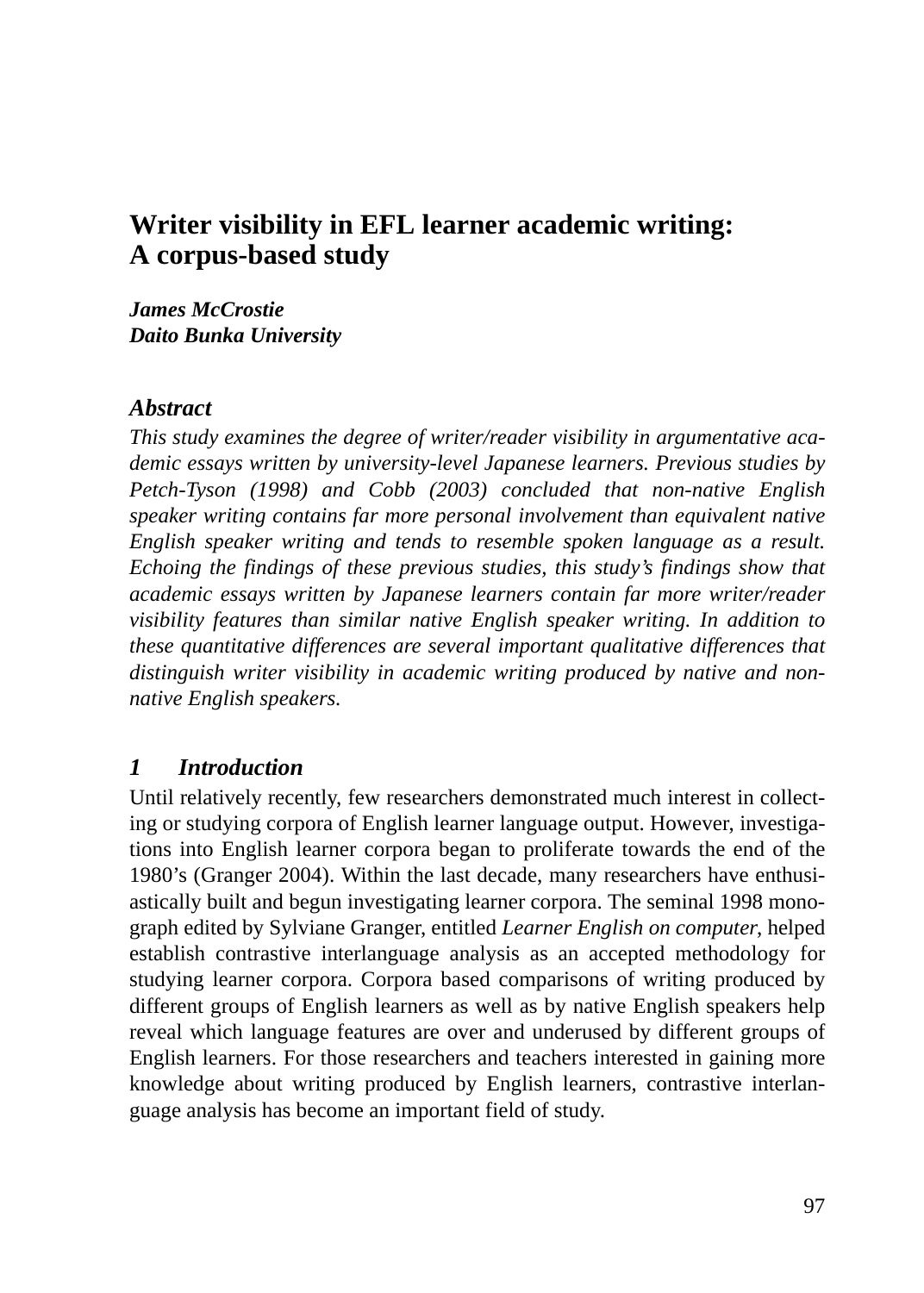Proponents of computer-based corpora research offer ease of replication as one of the methods' advantages. The authors of most of the research included in Granger's *Learner English on computer* intended their studies to be introductory, glimpses into the types of questions to ask of learner corpora and the answers one might expect to receive. For example, Petch-Tyson (1998: 117) cautioned that her study of writer/reader visibility in academic writing was "preliminary" and that "much research remains to be done and most of the questions remain unanswered". However, such qualifications seem to have been overlooked by subsequent authors. One recently published book (Hunston 2003), reviewing the field of corpus linguistics, contains a section entitled 'The evidence of learner corpora'. In it, the author discusses the findings contained in Granger's book, including the essay by Petch-Tyson, without any qualifying or limiting statements.

Even today, gaps remain in our understanding of authorial presence in academic writing produced by EFL and ESL learners. In particular, our knowledge of writer/reader visibility contained within academic writing by intermediate level students remains inadequate. While there have been a number of investigations into self-mention and personal pronoun use in published academic essays (see Hyland 1999, 2000, 2001; Harwood 2005), few have studied writer presence in academic writing by non-native English speakers and fewer still that have examined writing produced by learners below the high-advanced level.

This study aims to examine the degree of writer presence in English academic essays written by a group of Japanese EFL learners in order to replicate Petch-Tyson's (1998) study and re-evaluate her hypothesis that learner writing resembles speech written down. The primary objective of this study is to establish the degree of writer/reader involvement in English academic essays written by university-level Japanese writers and to determine how the degree and nature of this involvement compares with learners of other language backgrounds as well as in unpublished essays written by native English speaking university undergraduates.

### *2 Previous research*

In her article 'Writer/reader visibility in EFL written discourse' Petch-Tyson (1998) examined the tendency for academic essays written by even advanced, university level English learners to resemble talk written down. Petch-Tyson explored the degree of writer/reader visibility in argument essays written by four different L1 learner groups as well as native English-speaking university students. Previous research into the defining characteristics of spoken and written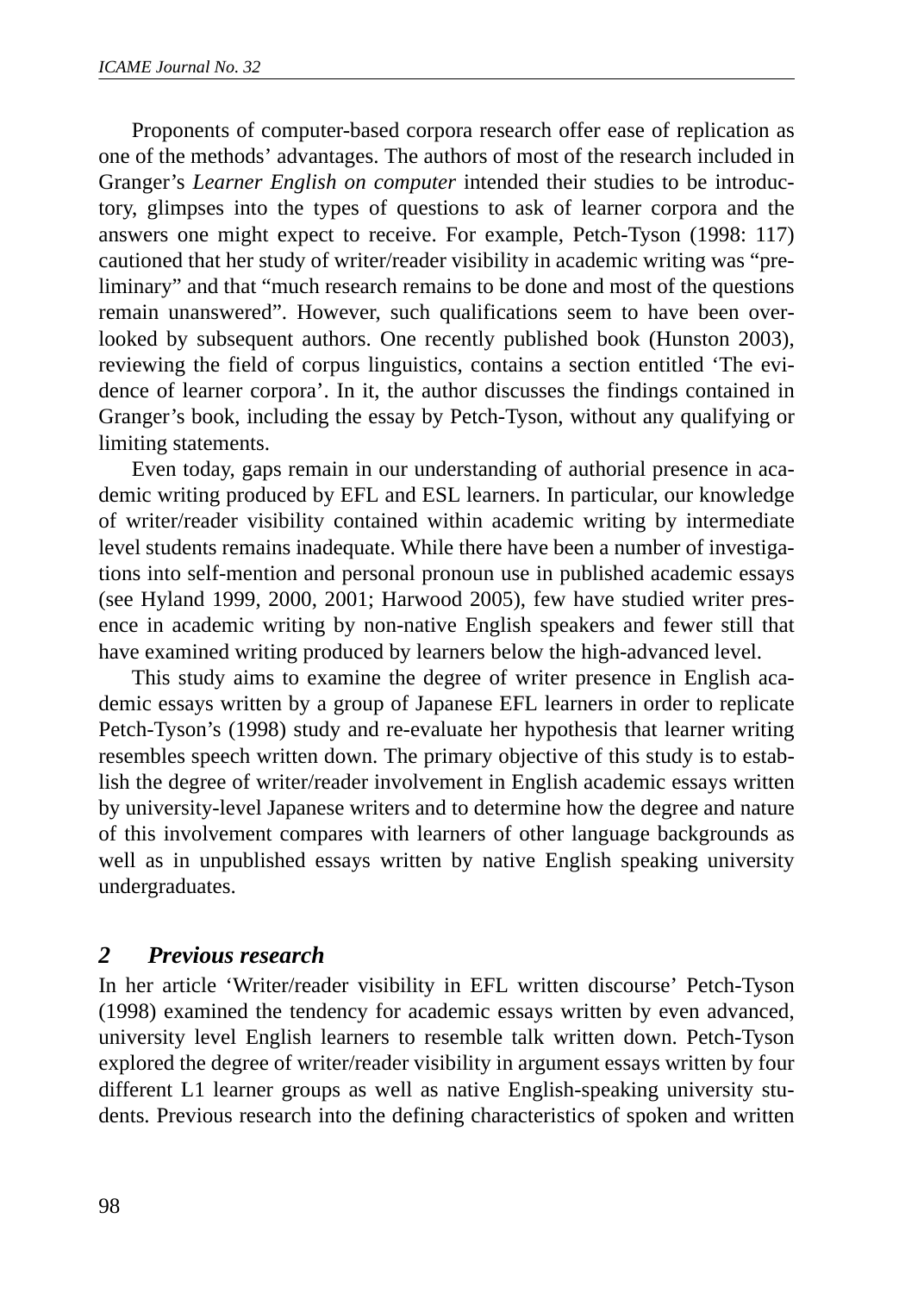discourse provided the background to Petch-Tyson's work (Olson 1977; Chafe 1982; Tannen 1982).

A central theme of this previous research is the idea that speakers communicate directly with their audience, whereas authors do not enjoy the same luxury, and as a result written texts need to be clearer and more intelligible to readers, who are disconnected in terms of place and time from the original context of writing (Chafe, 1982). According to Tannen (1982: 3, cited in Petch-Tyson 1998: 107) "the degree to which interpersonal involvement or message content carries the signalling load" helps distinguish between spoken and written language. Interpersonal involvement carries the signalling load in spoken language, whereas message content carries the load in written language. Of course, in real conversations and in real essays, the signalling load is rarely communicated purely by interpersonal involvement or message content. Nevertheless, English academic writing typically emphasizes the topic and evidence while downplaying the presence of the writer and reader.

Petch-Tyson (1998) examined the presence of features signalling writer/ reader visibility most accessible by computer software, including first and second personal pronouns and references to the situation of writing or reading, in argument essays written by American native English speakers as well as French, Dutch, Swedish, and Finnish English learners. Petch-Tyson found that the four groups of non-native English speakers use features of writer/reader visibility two to four times the rate as native speakers. Learners especially overused first and second person pronouns in their writing.

More recently, a Canadian researcher's study of English essays written by Quebec French learners partly supported Petch-Tyson's findings (Cobb 2003). In a study that replicated some of the early contrastive interlanguage research contained in Granger (1998), Cobb covered some of the same ground as Petch-Tyson. Although, for reasons not fully explained, Cobb (2003) only examined the use of pronouns in learner writing. Cobb examined the number of first and second person pronouns in a corpus of English essays written by Quebec French learners and found that they make up 6.47 per cent of the words in the corpus. Since first and second person pronouns make up 0.89 per cent of the words in the native English speaker corpus and 2.04 per cent in the European French learner corpus examined in Petch-Tyson's (1998) study, it is obvious that Quebec French learners' writing contains an even higher degree of interpersonal involvement than that of many European English learners.

Other authors have investigated the use of personal pronouns and other features of self-mention in academic writing written by native English speakers. Hyland (1999, 2000, 2001) has researched and written extensively on the topic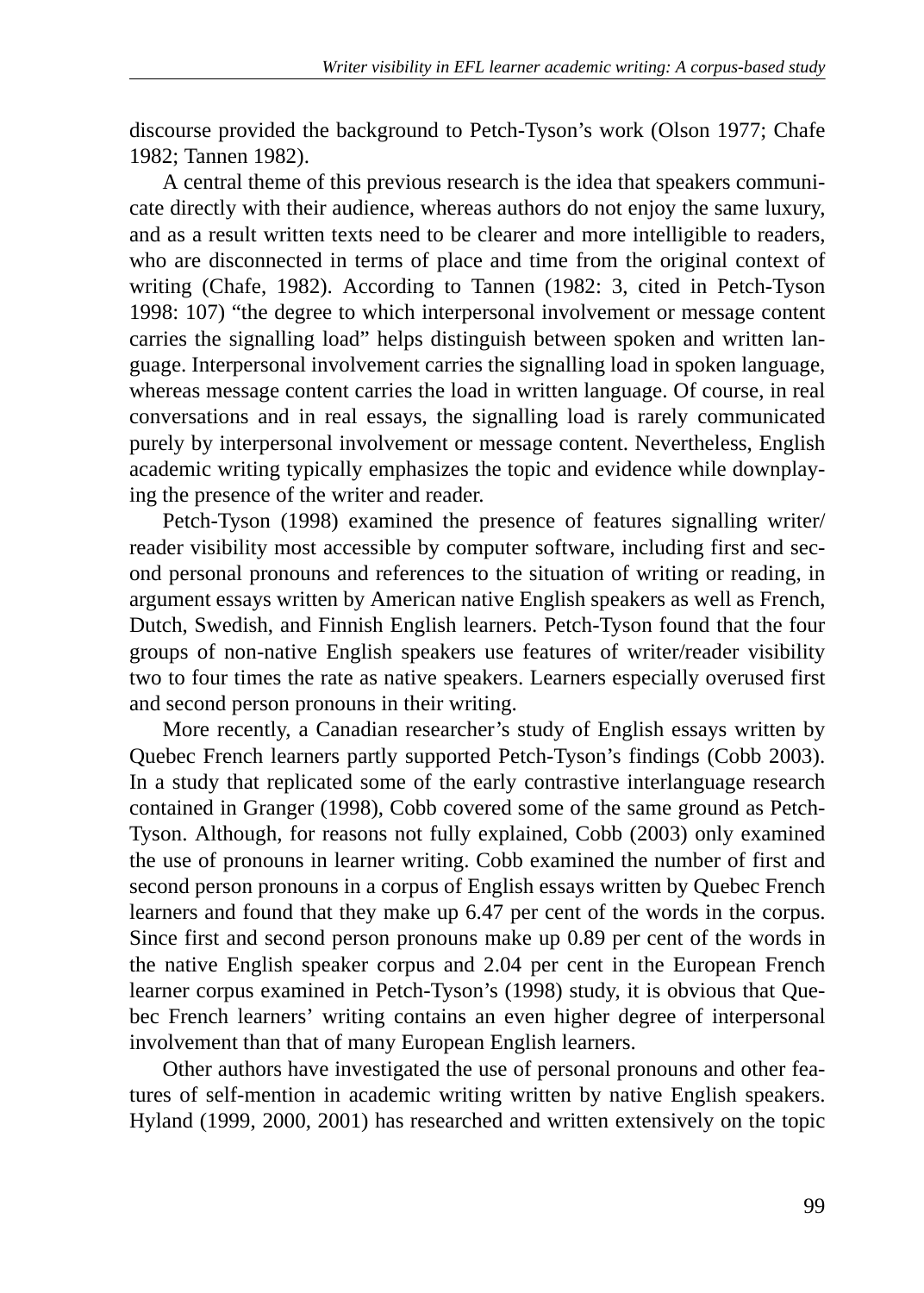of personal pronouns and self-mention in research essays. However, in all his studies only published work by established academics received examination. Hyland (1999: 118) argues that authors publishing in both the hard and social science disciplines utilize personal pronouns for three main purposes: to organize their arguments and essays, to discuss their research activities, and to show their position towards conclusions and theoretical viewpoints. One important difference between the hard and social sciences is that in the social sciences personal pronouns tend to collocate with words such as *argue* or *think* to discuss points of view on the subject whereas in engineering and science papers personal pronouns tend to describe experimental activities (Hyland 1999: 119).

In a second study of self-mention in academic articles Hyland (2001) examined 240 research articles from eight disciplines. He argues that self-mention proves common in academic writing and is used by academic authors to help "construct an intelligent, credible, and engaging colleague, by presenting an authorial self firmly established in the norms of the discipline and reflecting appropriate degree of confidence and authority" (2001: 216). The frequency of self-mention in published research articles varied according to discipline but proved common in both the hard and social sciences where academics must strive to craft a "credible authorial identity" (2001: 219).

Building on Hyland's findings, Harwood (2005) focused the attentions of his research on the self-promotional function of the personal pronouns *I* and *we* in published academic writing. Harwood examined ten articles from leading journals representing four different disciplines, giving a total of forty articles. He found that personal pronouns served a number of purposes but that, ultimately, they served as way for the author to promote themselves. Unfortunately, the lack of any meaningful quantitative analysis in Harwood's study makes it difficult to gauge what level of personal pronoun use remains acceptable and at what point it becomes unacceptable. It also remains impossible to compare the frequency of personal pronoun use by Harwood's English speaking academics with any other group of writers.

Apart from Petch-Tyson (1998) and Cobb (2003), few studies have examined unpublished, student academic writing, whether they are native or nonnative speakers of English. One study by Tang and John (1999) examined the use of first person pronouns in 1,000-word academic essays written by 27 firstyear Singaporean university students. The authors identified nearly identical roles for the use of personal pronouns as Hyland (1999, 2001) and Harwood (2005), although they used slightly different labels. All the students employed first person pronouns a total of 92 times in the 27 essays, though a single student's essay accounted for 16 of the pronouns. The most common role for pro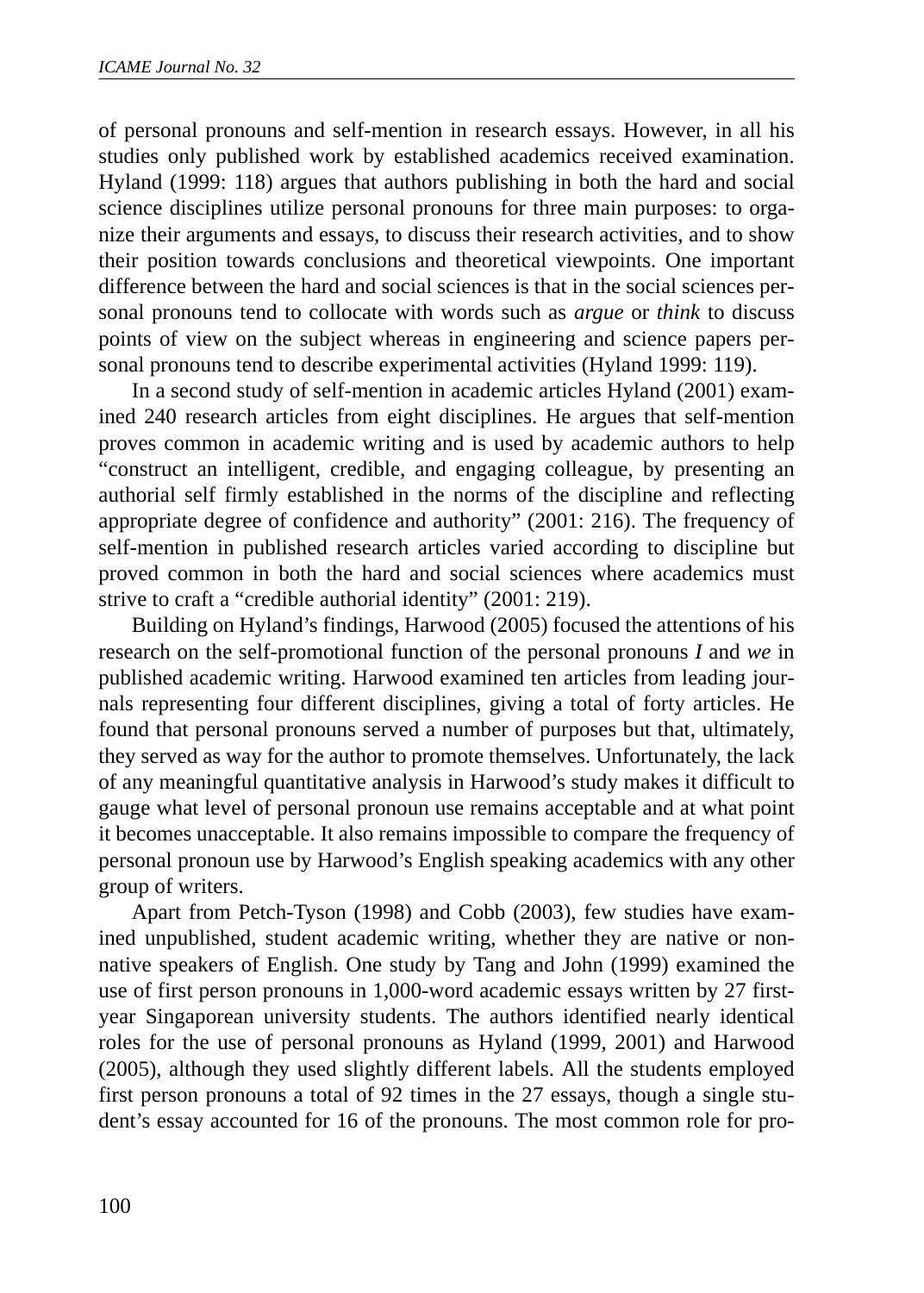nouns in these students' writing turned out to be using *we* or *us* as a label for a larger group of people, as in the example, "It resulted in the English we know today" (Tang and John 1999: S27). However, a single student's essay accounted for a third of pronouns used in this manner. Therefore, using pronouns to frame an essay and guide readers through the argument should be considered the more typical use of pronouns. Finally, unlike the published research essays examined by Hyland (2001), these students rarely used personal pronouns to give an opinion or to indicate the origin of new ideas (Tang and John 1999: S28).

Chang and Swales (1999) published one of the only studies to examine attitudes of non-native English speakers towards recent trends for scholars to use more informal features in academic writing. The authors of the study interviewed 37 non-native English speaking graduate students studying at English universities (Chang and Swales 1999). Even at their advanced level, most of the graduate students felt uncomfortable using informal features such as first person pronouns, viewing them as reserved for more senior scholars. Many of these graduate students also expressed the view that the increased use of informal features actually makes academic writing more difficult, as successfully mixing formal and informal features proves more demanding than a strictly formal style (Chang and Swales 1999).

Despite the number of studies into the use of personal pronouns and other writer visibility features in published and unpublished academic writing, investigations into the actual use of these features by non-native speakers remain incomplete. Similarly, more work needs to be done to compare unpublished academic essays written by native and non-native English speakers. Direct comparisons of published academic articles with non-native (and perhaps even native) English student writing are unfair. The authors published in academic journals might be best viewed as highly skilled Formula-1 racecar drivers and few people prove capable of handling such sophisticated and impractical vehicles. Highly advanced non-native English writers, such as graduate students writing theses in English, may feel comfortable driving the family sedan but not yet confident enough to get behind the wheel of a high performance sports car. Meanwhile, beginning and intermediate non-native English writers are drivers who just received their learner permits and in some cases do not see the point in learning how to drive at all.

### *3 Methodology*

The learner corpus analyzed in this study consists of 333 argument essays written by English majors at Kanda University of International Studies, Japan to ful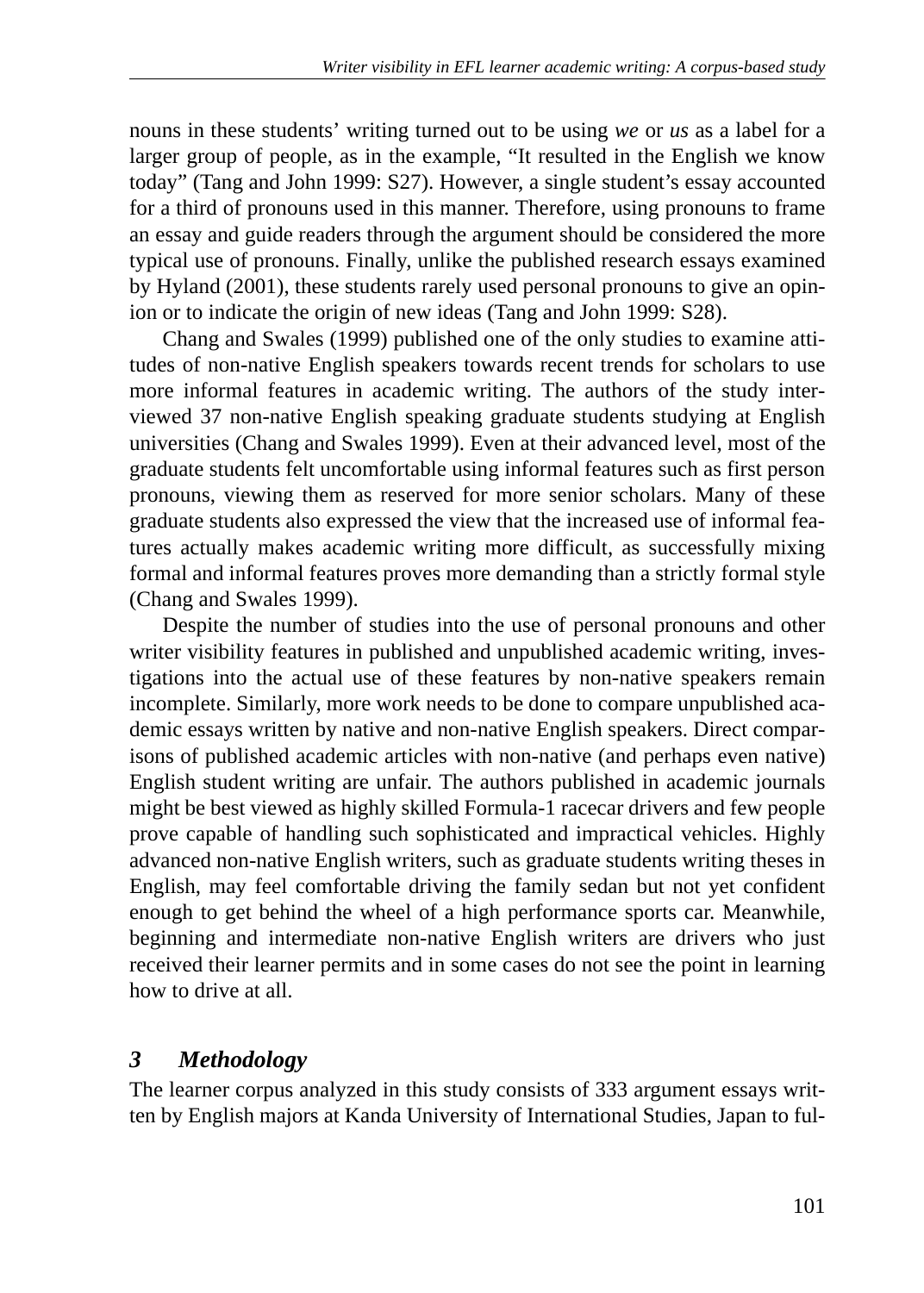fill course requirements (See Table 1 for a breakdown of the corpus). In order to collect the essays for research purposes, students received instructions from their teacher to e-mail copies of their writing assignments to an e-mail address set up to receive essays for this study.

*Table 1:* Breakdown of the Kanda Corpus

| 1 <sup>st</sup> Year Students | 197 essays | $112,220$ words |
|-------------------------------|------------|-----------------|
| 2 <sup>nd</sup> Year Students | 136 essays | 82,194 words    |
| <b>Total</b>                  | 333 essays | 191,574 words   |

First-year students wrote a total of 197 argument essays and the length of these essays ranges from 300 to 1,200 words; the number of words in the corpus of first-year student writing totals 112,220. Second-year students wrote 136 papers ranging from short essays, around 400 words to longer research papers of about 2,000 words; the number of words in the corpus of second-year student writing totals 82,194.

Students wrote about a plethora of topics but all the essays share some common characteristics. All the essays were written on analogous non-technical, argumentative topics that let students give their opinions or argue for or against a position. The essays making up the International Corpus of Learner English examined by Petch-Tyson (1998) and the corpus of student writing studied in Cobb (2003) cover similar non-technical and argumentative topics, making it possible to compare the Kanda University student essays with the student essays studied in Petch-Tyson (1998) and Cobb (2003). In order to compare the writing by this study's Japanese learners with the writing by European and North American learners from previous studies, the software WordSmith Tools was used to create a list of the same writer/reader visibility features examined in Petch-Tyson's (1998) study.

Short-term contracts for lecturers working at Kanda University of International Studies made it impossible to collect any longitudinal data on the learners. However, corpus studies often treat cross-sectional data as sequential even if the same subjects did not produce them. Such traditions were followed in this study.

### *4 Writing courses at Kanda University of International Studies*

At Kanda University of International Studies, students study two required writing courses: Basic Writing and Advanced Writing. All first-year students must take and pass Basic Writing with the goal of the course being to teach students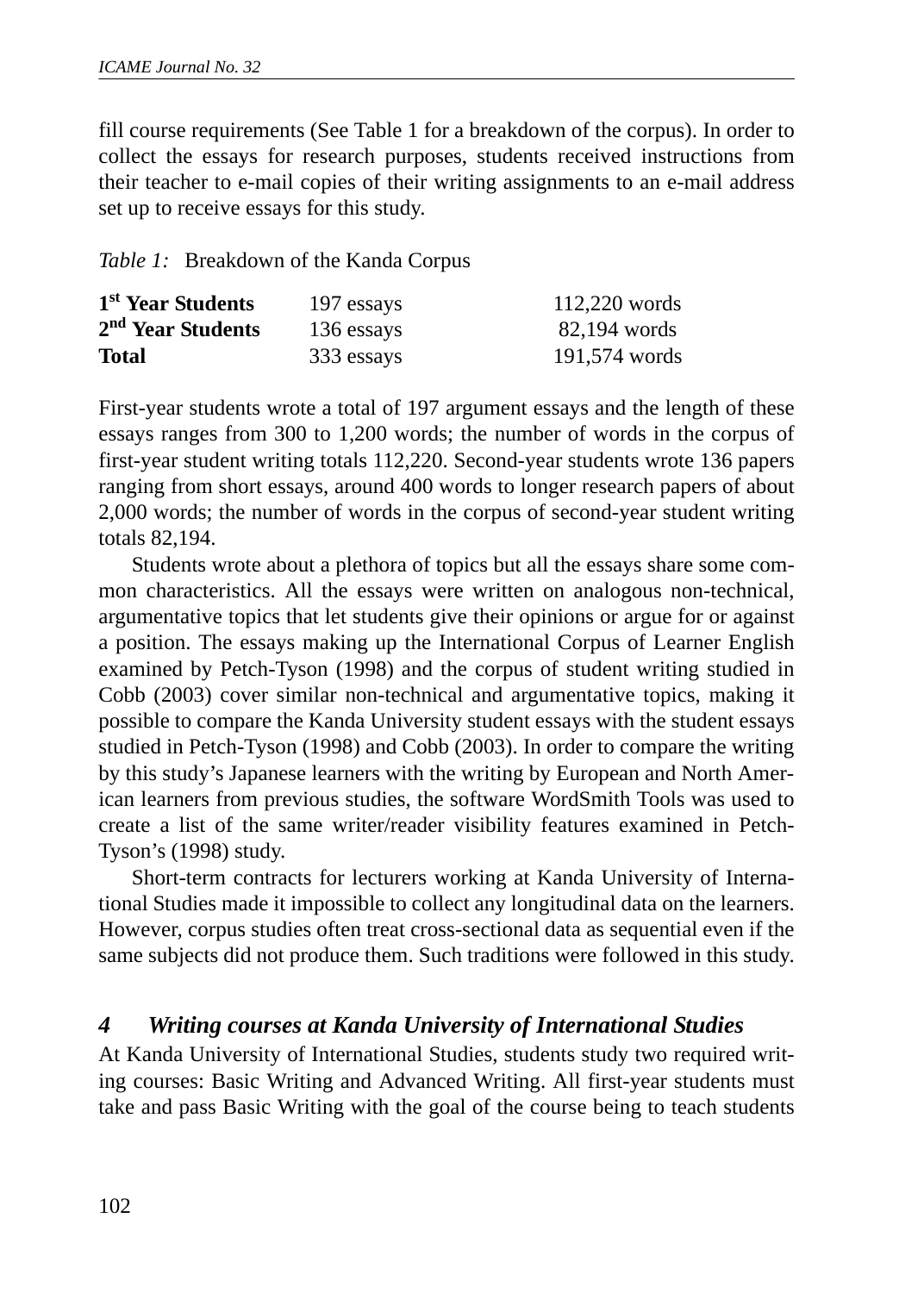the fundamentals of academic essay writing. In the first semester, students are taught basic paragraph structure and in the second semester how to write fiveparagraph essays with an introduction and thesis statement, body paragraphs with transitions and detailed support, and a conclusion. In their second year, students must take Advanced Writing, and are taught how to write research essays with references and citations. After the second year, there are no required writing courses at Kanda University and, overwhelmingly preoccupied with job hunting, very few third or fourth-year students enrol in courses with essay requirements.

Before examining this study's results, the term *advanced learners* requires clarification. Typically, descriptions of student proficiency for learner corpora studies tend to be vague and focus on descriptions of institutional status (for example, third-year undergraduate English majors) rather than the results of standardised or specific research-designed tests (Granger 2004). According to Petch-Tyson (1998) and the other authors published in Granger (1998), advanced learners are simply those students enrolled in the upper years of university. While relying on such descriptions remains the established practice in the field, it sometimes makes drawing firm conclusions from contrastive interlanguage analysis studies more difficult.

Of course, this use of the label *advanced* does little to inform readers as to learners' true English language and composition proficiency. For example, the Japanese university learners examined in the present study fall only one academic year short of the advanced label used in Granger (1998). However, the overwhelming majority of this study's Japanese learners have never received any instruction in English writing (academic or otherwise) or even any academic writing training in their native Japanese. Based on their performance on the university's in-house placement test, the students can be generally described as being at a false beginner to upper intermediate level. Kanda University administrators use an in-house produced English proficiency test to group students into classes according to their English ability at the beginning of each school year. The subjects in this study were selected from the intermediate level first-year classes and intermediate level second-year classes. While the learners are advanced in the sense that they are motivated English majors who have studied English for more than six years, their English level can typically be described as intermediate or upper intermediate but with most remaining relative novices in terms of their writing experience.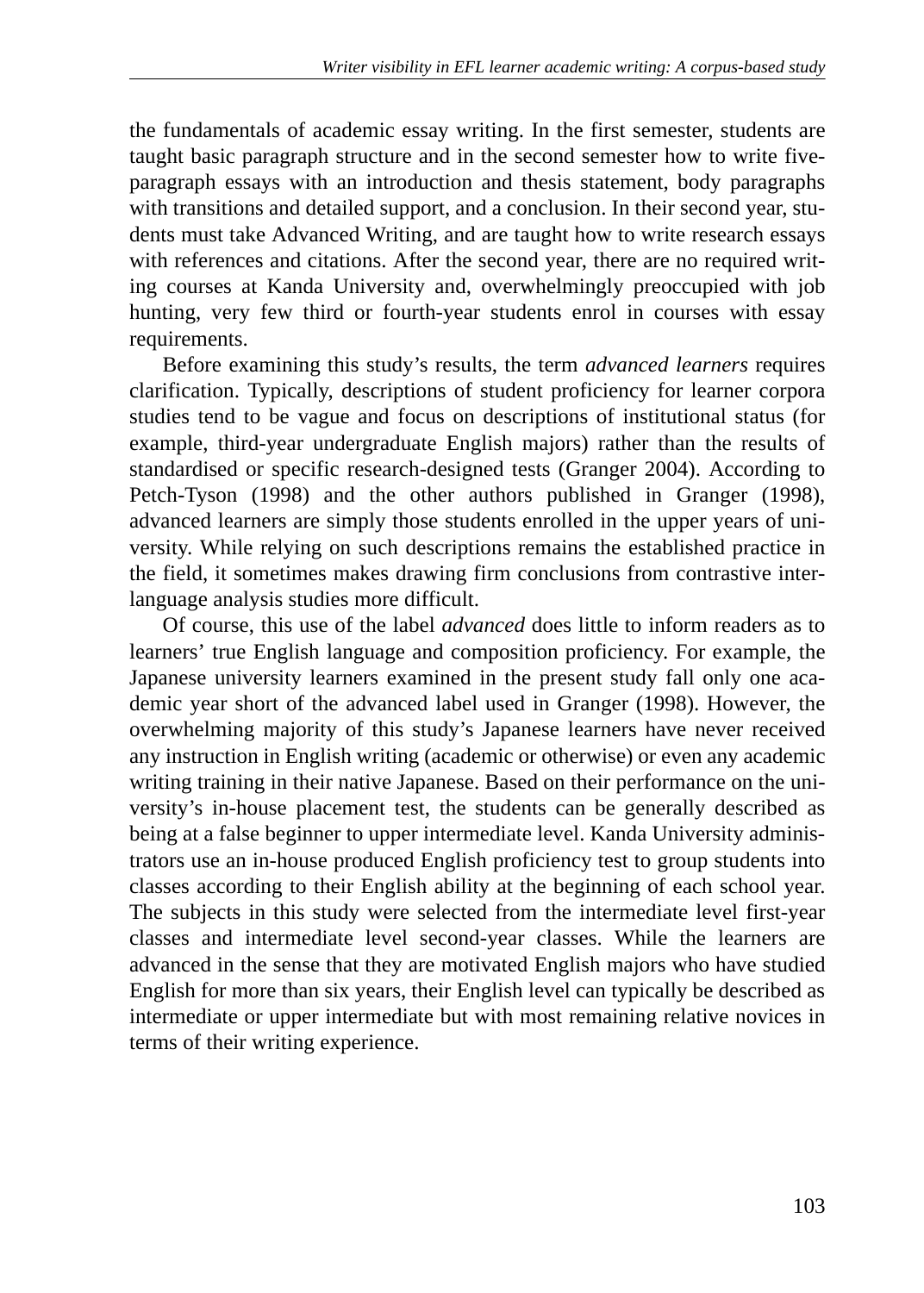#### *5 Results*

An analysis of the 333 essays written by Japanese university students shows both similarities and differences to Petch-Tyson's (1998) findings (see Table 2). In order to make comparisons easier, Table 2 also includes the results for the American, Swedish (the group with the highest number of writer/reader visibility features), and French (the group with the lowest number of writer/reader visibility features) writers from Petch-Tyson's (1998) study. The results demonstrate that Japanese learners' essays, like the European learners in Petch-Tyson (1998), contain a very high degree of writer/reader visibility.

A breakdown of the data into first and second-year writing reveals more nuanced results than those discussed in Petch-Tyson (1998) and Cobb (2003). These data indicate a substantial improvement between first and second-year student writing. First-year students' writing contains 2,370 writer/reader visibility features per 50,000 words; about four times the number of features in native English speaker university student essays. This figure is comparable to the Swedish learners, the group with the highest number of writer/reader visibility features (2,265 per 50,000 words) in Petch-Tyson's (1998) study. However, by their second year, Kanda University students use far fewer writer/reader visibility features at 1,345 features per 50,000 words. While still at levels nearly twice as those present in native English speakers' writing, the figures fell to less than the French learners in Petch-Tyson's study, the group with the fewest number of writer/reader visibility features at 1,447 features per 50,000 words.

|                                               | <b>Japanese</b>      | <b>Japanese</b> | <b>Swedish</b> | French | American |
|-----------------------------------------------|----------------------|-----------------|----------------|--------|----------|
| <b>Feature</b>                                | 1 <sup>st</sup> Year | $2nd$ Year      |                |        |          |
| Total word count                              | 112,220              | 82,194          | 50,872         | 58,068 | 53,990   |
| 1 <sup>st</sup> person singular pro-<br>nouns | 1833                 | 805             | 448            | 367    | 167      |
| I, me, my, mine                               |                      |                 |                |        |          |
| 1 <sup>st</sup> person plural pro-<br>nouns   | 2080                 | 782             | 1,358          | 775    | 242      |

*Table 2:* Analysis of writer/reader visibility features

*we, us, our, ours*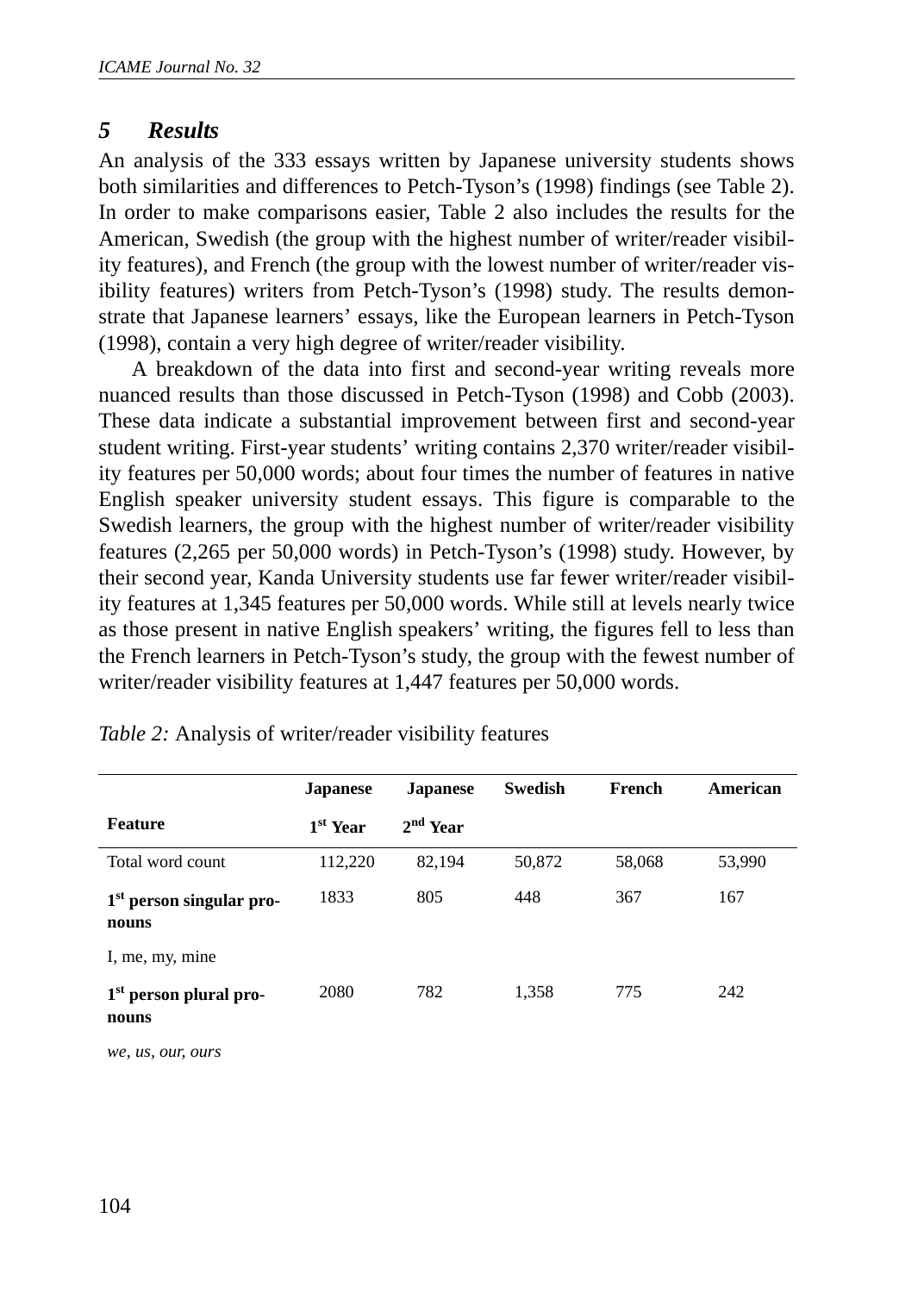| 2nd person pronouns                                 | 681  | 310  | 227  | 257  | 76             |
|-----------------------------------------------------|------|------|------|------|----------------|
| you, your, yours                                    |      |      |      |      |                |
| Total first/second                                  | 4594 | 1897 | 2033 | 1396 | 485            |
| Person pronouns                                     |      |      |      |      |                |
| Total first/second                                  | 2045 | 1155 | 1998 | 1202 | 449            |
| Person pronouns                                     |      |      |      |      |                |
| per 50,000 words                                    |      |      |      |      |                |
| <b>Fuzziness words</b>                              |      |      |      |      |                |
| kind/sort of                                        | 59   | 43   | 34   | 54   | 11             |
| and so on, etc.                                     | 100  | 41   | 31   | 27   | $\overline{2}$ |
| <b>Emphatic particles</b>                           |      |      |      |      |                |
| just                                                | 151  | 65   | 54   | 48   | 66             |
| really                                              | 291  | 82   | 31   | 28   | 31             |
| <b>Reference to situation</b><br>of reading/writing |      |      |      |      |                |
| here                                                | 5    | 11   | 43   | 20   | 17             |
| now                                                 | 60   | 23   | 62   | 100  | 41             |
| this essay                                          | 63   | 45   | 17   | 7    | 2              |
| <b>TOTAL</b> features                               | 5323 | 2207 | 2305 | 1680 | 655            |
| TOTAL features per<br>50,000 words                  | 2370 | 1345 | 2265 | 1447 | 607            |

An examination of the use of first and second person pronouns in Japanese writing also shows the substantial reduction in use from first to second year. Visible pronominal references to the writer or reader make up 4.09% of the words in first-year student writing but fell to 2.31% in second-year student writing. This is still much higher than native English speaker writing but it remains a dramatic drop.

In addition to the overuse of pronouns the Japanese learners, especially the first-year students, dramatically overused vague expressions, such as *and so on* as well as emphatic particles, such as *just* and *really*. The extensive use of the expression *and so on* can be attributed to first language interference, as it is the literal translation of the Japanese word *nado*; a word extremely common in writ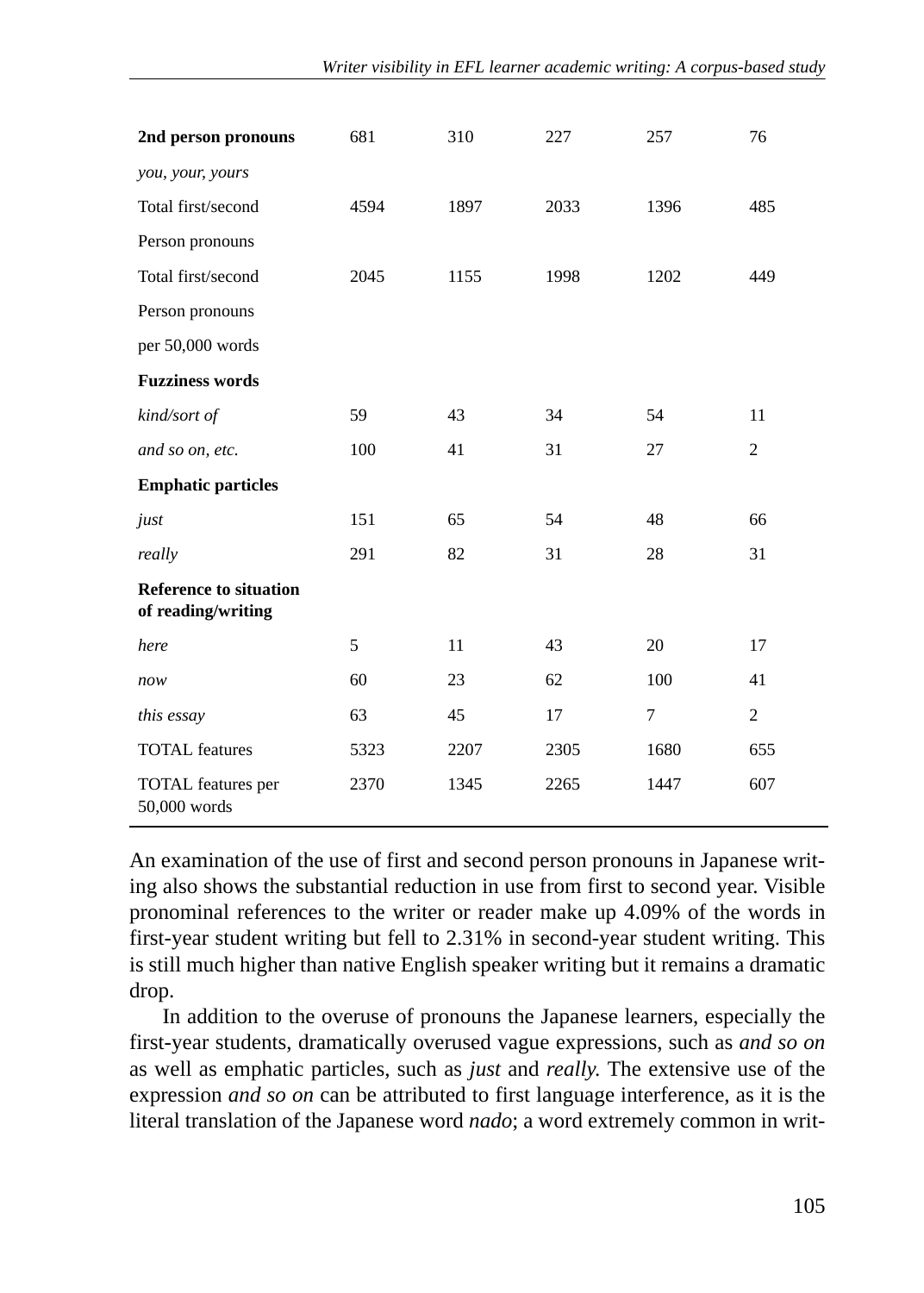ten Japanese (though not in Japanese academic writing). The overuse of the emphatic words *just* and *really* is probably due to a lack of proper academic vocabulary required to emphasis a point.

## *6 Discussion of results*

Writing by novice English learners typically contains a high degree of oral features and personal involvement, especially the first-person voice (Milton 1999: 232). The essays examined here help show that this remains true even for learners at more intermediate levels. The results described above indicate that for these Japanese learners interpersonal involvement rather than message content carries most of the signalling load. When compared to the European learners in Petch-Tyson's (1998) study, the Japanese essays prove to similarly resemble speech written down. However, these Japanese essays also show the lack of knowledge of English academic writing conventions held by the learners.

While all the Japanese learners' writing contains much more writer/reader visibility features, and in particular more first and second person pronouns, than native English speaker writing, the effects of specific instruction seem to be positive when it comes to helping students conform to English academic writing conventions. In the second semester of the first year, all students at Kanda University of International Studies receive instruction in English academic writing discourse and explicit instructions to reduce the use of first person pronouns in academic writing, instruction that continues during the second year.

The nature of the writing assignment also plays a large role in increasing or decreasing the visibility of the student author. At Kanda University of International Studies, teachers require second-year students to write research essays. This forces learners to provide support for their arguments that is more substantial than mere personal opinion and emotion. The requirement to provide actual evidence to back up claims, instead of simply relying on personal conviction, undoubtedly helps to lower the number of writer/reader visibility features and especially first and second person pronouns in student writing.

The type of writing task appears to influence the amount of writer presence in academic writing produced by English learners in another way. The number of first and second person pronouns contained in the writing by Quebecois English learners far exceeded the number found in European or Japanese learner writing. Cobb (2003) found that first and second person pronouns made up over 6% of the words in the corpus. A per cent far higher than the 2.04% of the words in the corpus of European French writing (Petch-Tyson 1998) or the 2.31%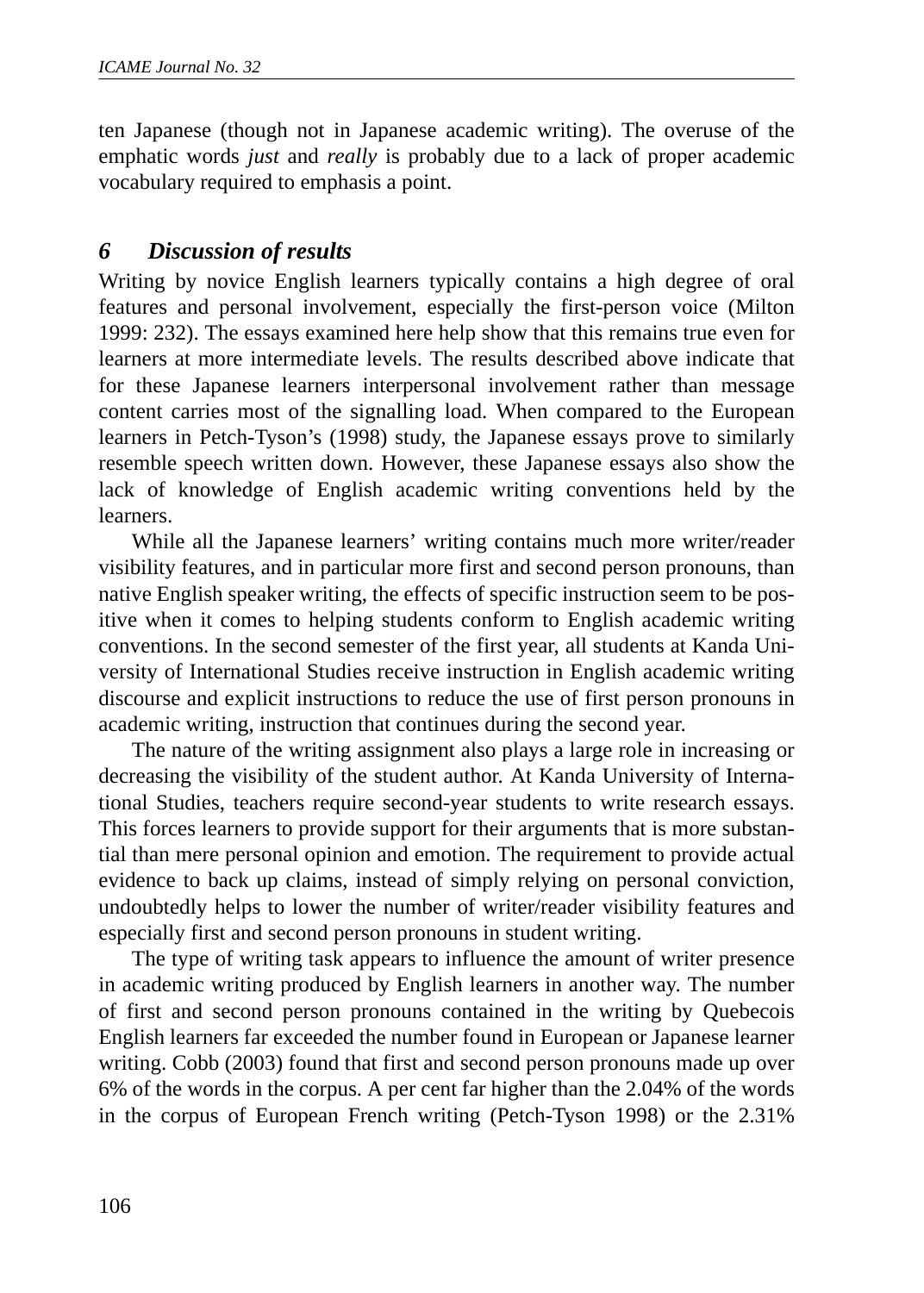found in this study's second-year Japanese learners. However, the corpora of European learners from Petch-Tyson's (1998) study and this study's Japanese learners contained essays produced for class assignments. In contrast, learners wrote the essays contained in Cobb's (2003) corpus as part of a university entrance exam. It appears that the nature of essay exams as well as time constraints play a considerable role in increasing the number of personal pronouns used by English learners.

Of course, a single set of conventions for all English academic writing does not exist. What professors accept or disapprove of in academic writing depends largely on whether they are employed by science, arts, or social science faculties. Even then, departmental differences remain rife; customs perfectly acceptable to an applied linguistics professor would bring a pained frown to the face of a history professor. However, one recent trend has been towards an increase in the use of personal pronouns, self-mention, and other informal features in nearly every academic discipline, a fact reflected in many style manuals published after the 1980's (Chang and Swales 1999: 149; Hyland 2001: 210).

Nevertheless, many instructors still advise undergraduate authors to resist desires to exert the same authority as professors holding doctorates (Chang and Swales 1999). The fact that Singaporean students rarely used personal pronouns to state an opinion helps show that what is acceptable for Doctors of Philosophy with publishing experience is not always the same for undergraduates (Tang and John 1999). Furthermore, personal pronouns remain associated with informal speech, especially when written by non-native English speakers (Chang and Swales 1999; Milton 1999). As a result, the degree of acceptable writer/reader visibility features in essays written by novice and intermediate level EFL learners cannot be assumed to be the same as that in published essays.

In addition to the quantitative differences in writer/reader visibility found in native and non-native English speaker writing, there are several qualitative differences. For example, Petch-Tyson (1998) found both quantitative and qualitative differences in use of the first pronoun *I*. Petch-Tyson found that not only do non-native English writers use *I* far more often than native English writers but also that they normally use it to discuss either the writer within the essay or to express what they think or want to say. In contrast, native English speaking university students used *I* infrequently, and when they did, it occurred with past tense verbs to recount personal experiences included to support the writer's argument (Petch-Tyson 1998: 113-114).

The use of the word *I* in writing by the Japanese learners examined in the present study closely resembles the usage of *I* by the learners in Petch-Tyson's study. The Japanese learners overwhelmingly use *I* to express what they think.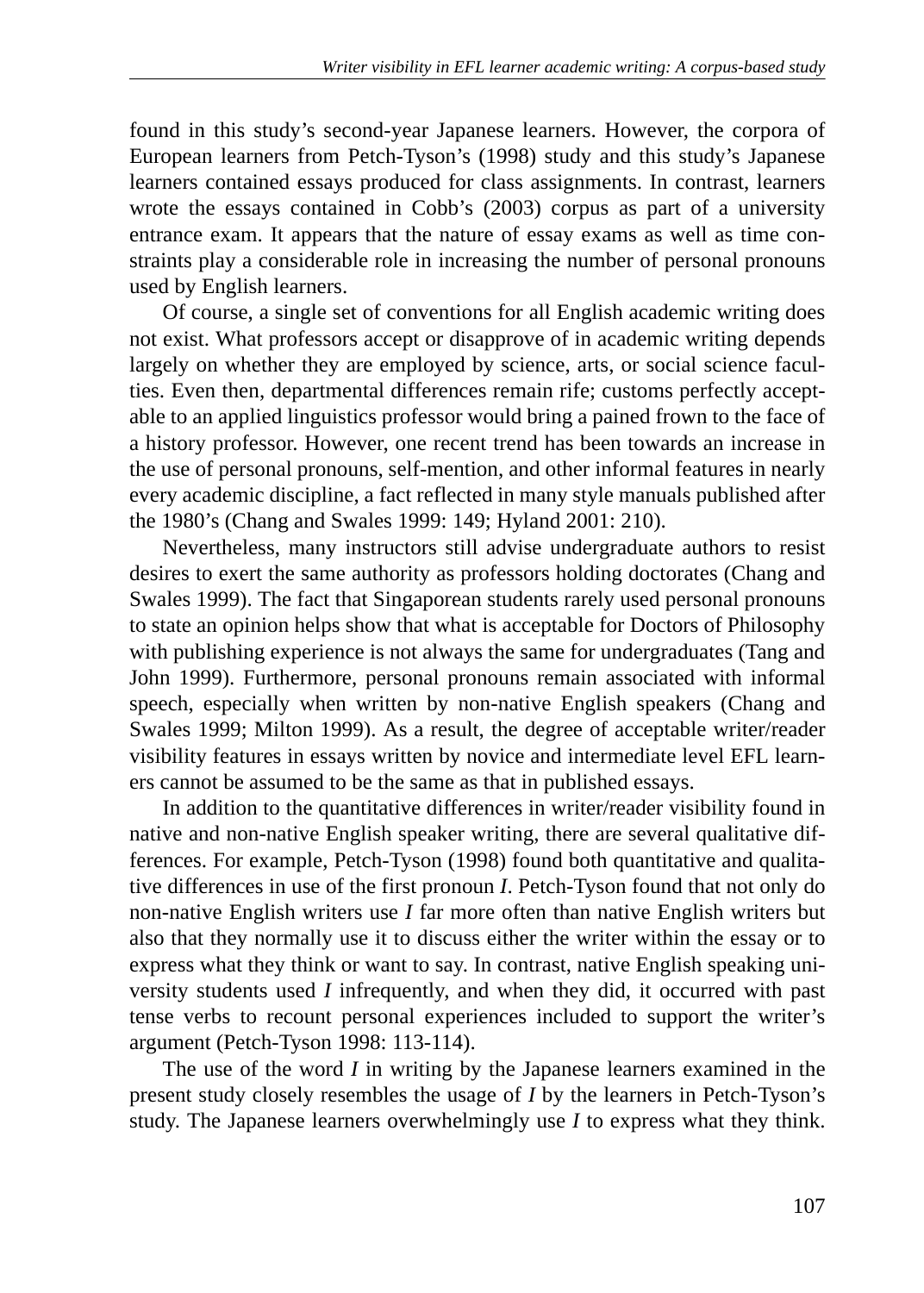In fact, *think* proved to be the most common collocate with *I* by a very wide margin in both first and second-year writing. Tables 3 and 4 illustrate examples of concordance lines using the word *I* from first and second-year student essays:

*Table 3:* Concordance of first-year student use of *I*

| 1 important to influential in public.  | I think it is important to be respected   |
|----------------------------------------|-------------------------------------------|
| 2 that opinion and furthermore         | I want to add one thing. Satisfaction     |
| 3 that cannot be bought with money     | I think most people like traveling        |
| 4 shows there are many travelers here. | I think traveling in Japan is better      |
| 5 regardless of money. Also if         | I go to a foreign country                 |
| 6 is very important! At first,         | I believed that it was not important      |
| 7 but it is not true. Recently,        | I think that it is very necessary because |
| 8 is unknown, how do you check it?     | I think there are two ways. One is        |
| 9 opinion is not same as these views.  | I think using books is better than the    |
| 10 our learning skill. Recently,       | I often hear that many people especially  |
| 11 achievement has been decreasing.    | I think there is a relationship between   |
| 12 will be able to understand why      | I said that the bookworm is very          |
|                                        |                                           |

*Table 4:* Concordance of second-year student use of *I*

1 many people kill themselves easily. **I can** watch news like them on TV all 2 some reasons why they live in park. **I think** that one reason is that protection 3 from those events. First of all, **I will** introduce about some events. The 4 so they are full of lots of joy. **I think** the image comes from 5 the environment. To avoid this, **I think** we need a time to teach about 6 finding something to make you fun. **I think** they do not treat like that if 7 of opinions. In this essay, **I'm going** to write about the three main 8 better at school or at home. Finally, **I will** talk about the effect to our 9 Is that really what we have to think? **I think** it is not enough; it is a wrong 10 give. It also relates to problem what **I said**. If the child does not have his 11 they cannot come back to the home. **I think** that having no jobs, no 12 boyfriends or girlfriends. When **I was** a teenager, I also experienced

The native speakers' concordance lines from Petch-Tyson's (1998: 113) study are illustrated in Table 5: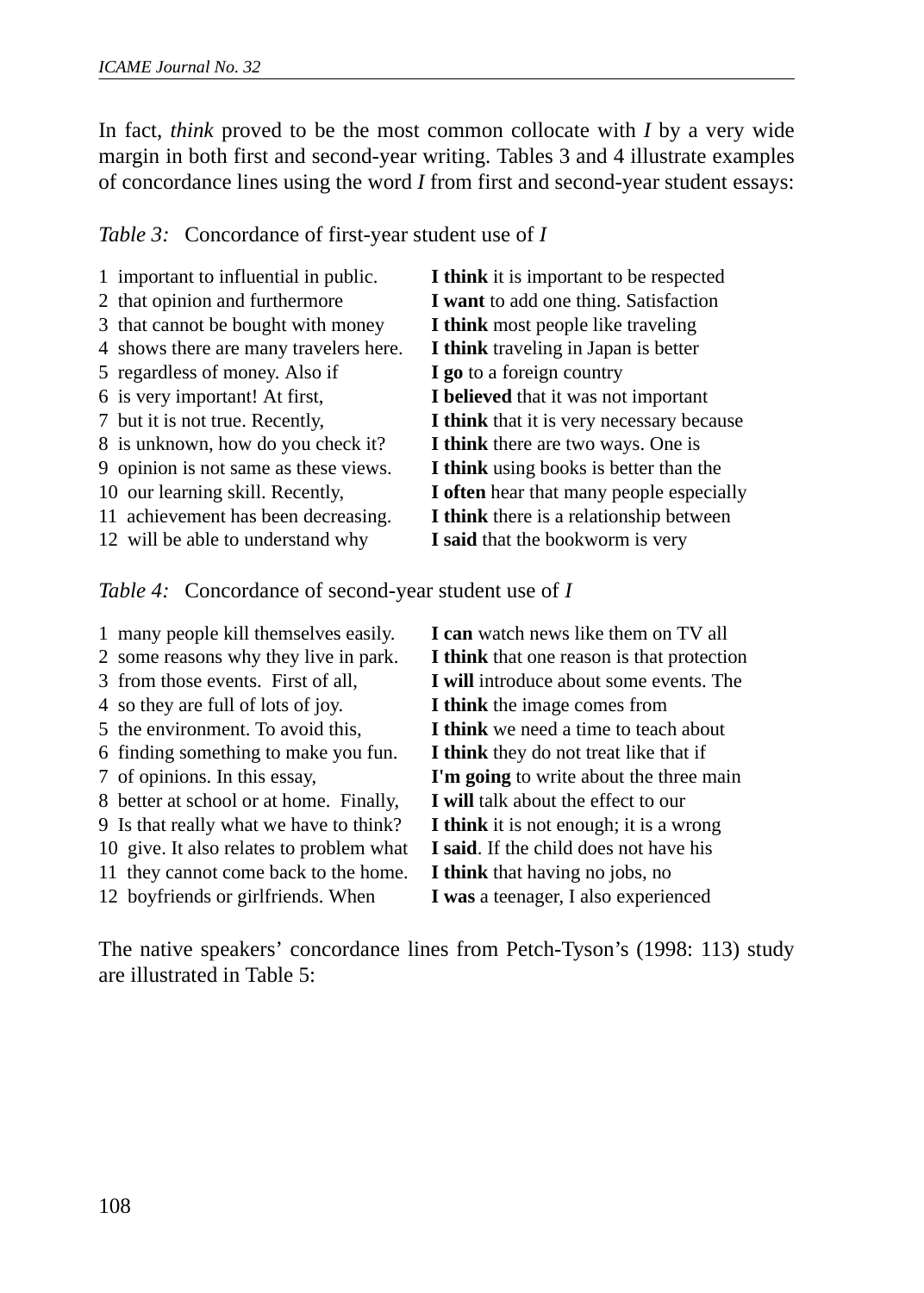| Table 5: Concordance of American university student use of <i>I</i> (Petch-Tyson, |  |  |  |  |
|-----------------------------------------------------------------------------------|--|--|--|--|
| 1998)                                                                             |  |  |  |  |

| 1 them in the United States.        | <b>I</b> honestly ran out of my room |
|-------------------------------------|--------------------------------------|
| 2 ran out of my room after          | I read the above quote to ask        |
| 3 statement grabbed my attention,   | I looked through the rest            |
| 4 it as a true argument. For all    | I know, the author may have          |
| 5 magazine Christianity today. As   | I was researching my topic           |
| 6 my topic, using infotrac 2000,    | <b>I</b> found there were many       |
| 7 Today. It was at this point that  | <b>I</b> realized how popular of a   |
| 8 within the community.             | I attended school in the             |
| 9 program called Chapter 220.       | I was in seventh grade at            |
| 10 in seventh grade at the time and | <b>I</b> can verify that the battle  |
| 11 Wisconsin with my father when    | <b>I</b> was twelve. On the way      |
| 12 Finally, at the age of eighteen  | I gave in to peer pressure           |
|                                     |                                      |

These concordance lines demonstrate how the native speakers in Petch-Tyson's study use the first person pronoun *I* with past tense verbs to describe an event in the past. In contrast, both first and second-year Japanese students in the present study overwhelmingly employ *I* along with the word *think* in order to express an opinion or idea.

Furthermore, the Japanese learners examined in this study also use the expression *I think* in a qualitatively different way from Petch-Tyson's European learners. Petch-Tyson (1998) found that European learners frequently place expressions such as *I think* and *I guess* at the end of sentences, thereby creating an even more conversational tone. However, in all the essays examined for this study the phrase *I think* occurs 2,064 times, but students place it at the end of the sentence only 27 times in 24 separate essays. Furthermore, the phrase *I guess* occurs at the end of a sentence only once. The near universal placement of phrases such as *I think* at the beginning of sentences separates Japanese learners from the European learners in Petch-Tyson's study.

The use of phrases such as *I think* in the clause initial position also differentiates the writing by Japanese students of English from native English speaker writing. One study of published academic articles found that only about 45% of exclusive first person pronouns occurred in the clause initial position, although in the social sciences this per cent was slightly higher (Hyland 2001: 218). According to Hyland, placing the pronoun in the initial position gives it a special focus and makes it a significant part of the message (Hyland 2001: 218). While Petch-Tyson did not give any quantitative data on the use of pronouns in the clause initial position, an examination of the example sentences from the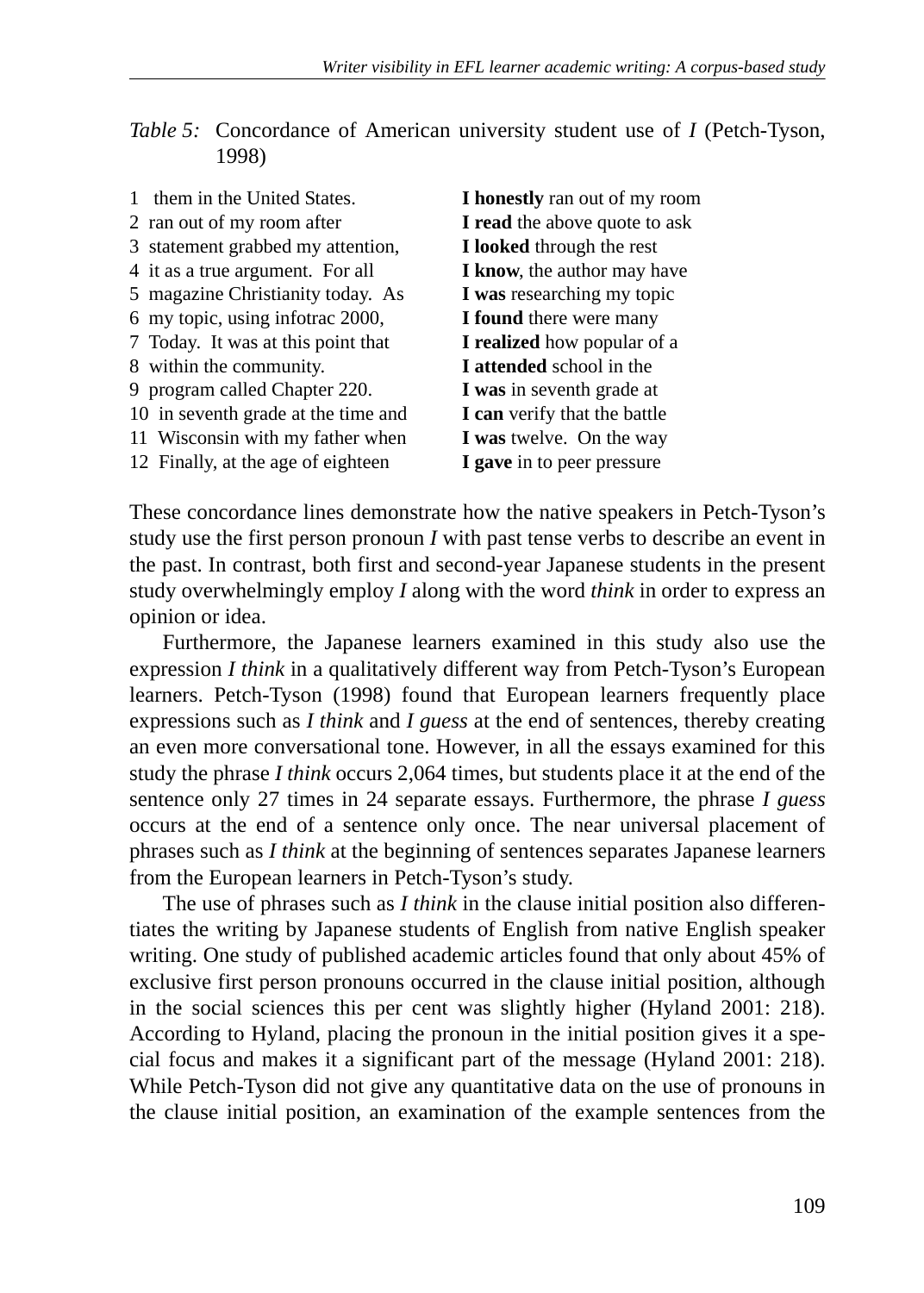corpus shows that the essays written by native English speaking university students did not often employ it in clause initial position. In sharp contrast, the learners in this study used pronouns in the clause initial position the vast majority of the time.

These quantitative and qualitative differences between self-mention in academic writing by non-native and native English speaking authors reflects in large part the different purposes performed by the same writer visibility features. Self-mention in EFL student writing does not perform the same purposes as in essays written by full-time academics. The principal use of personal pronouns in published research essays is explaining the work that the author carried out and setting out the research procedures performed (Hyland 2001: 220). Other purposes include: organizing the author's arguments, guiding readers through the essay, and, less frequently, to show their position towards different opinions and points of view. Even unpublished writing tended to follow these patterns. Essays written by Singaporean students mainly used personal pronouns to identify a larger group or to guide the reader through the essay. Only three students out of 27 used personal pronouns a total of four times to state a personal opinion (Tang and John 1999: S31).

In sharp contrast, the essays written by the students in this study overwhelmingly used personal pronouns in conjunction with the verbs *think* or *believe* to state a personal view or opinion. Only very rarely did the students use personal pronouns to guide the reader through the essay. When students did try to guide the reader they mainly used a single instance of *In this essay I will show…* in the essay's introduction. The essays examined in this study never used personal pronouns to describe research procedures because students did not have to explain any laboratory or investigative procedures.

The use of the same expressions by EFL learners and expert authors reflect the different purposes. Hyland (2000: 123) describes academic authors who employ expressions such as *I think* or *I believe* as showing "an overt acceptance of personal responsibility for a judgment" and a demonstration of "a confident and expert mind in full control of the material, making judgments and passing comment on issues of concern to the discipline". Similarly, Harwood (2005: 1212) argues that when researchers take responsibility for a claim by using personal pronouns in conjunction with verbs of thought or emotion such as *think* or *believe* they create an impression of "conviction and authority".

It remains doubtful whether anyone would argue that novice or even intermediate level EFL learners employing the same personal pronouns and expressions represent a confident and expert mind in full control of the material. Instead expressions such as *I think* provide examples of speech being written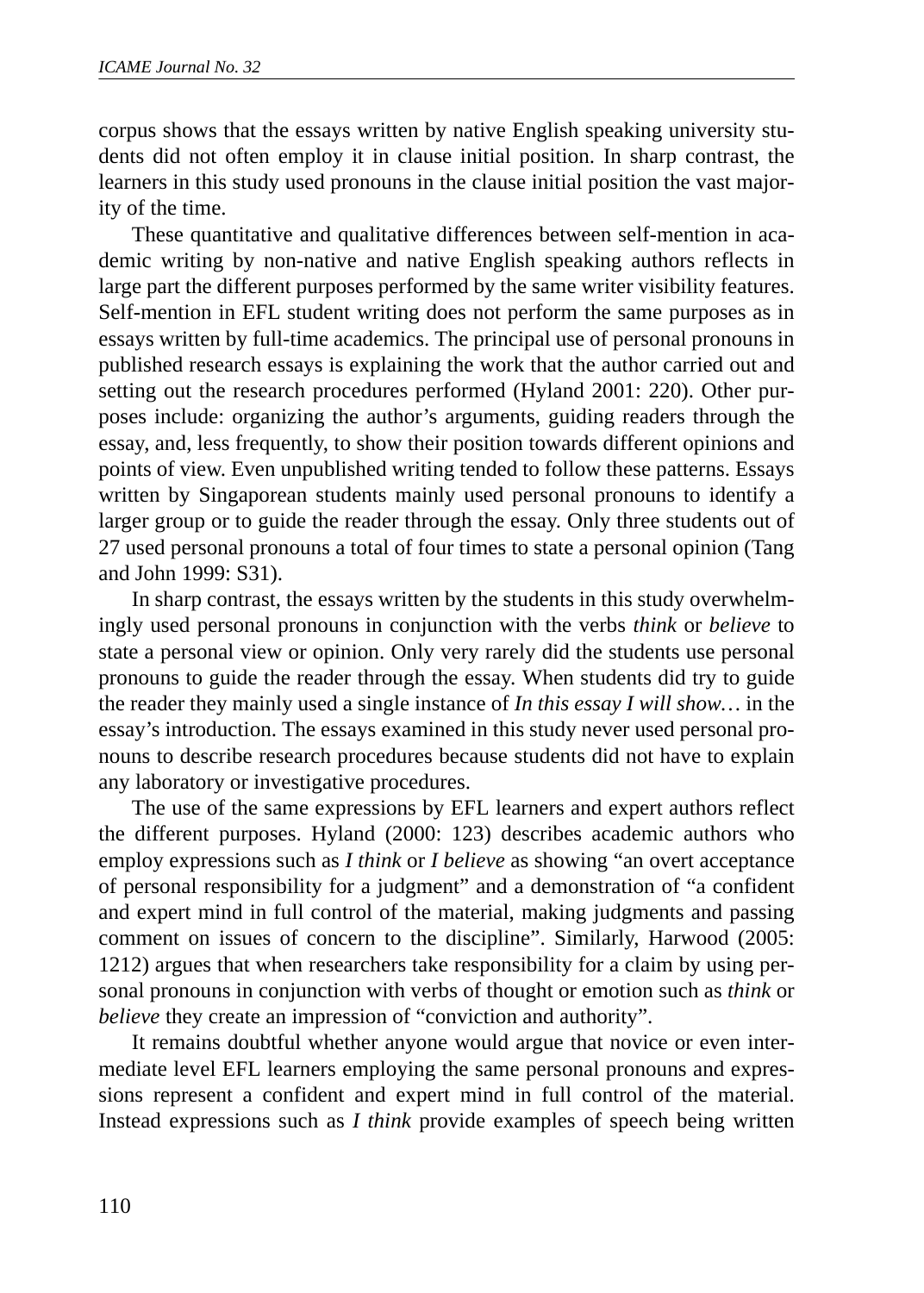down and a lack of understanding of academic conventions. The vast chasm in ability between novice non-native English writers and professional native English speaking academics require a different set of conclusions, even when researchers examine the same expressions and structures. Thus, while professional academics do use some of the same writer visibility features described in this essay as typical of oral speech, they employ them in different ways to fulfil different purposes.

Another issue that must be considered when examining writing by second language learners is interference from the first language. Petch-Tyson (1998: 117) speculates that the more overt authorial presence in learner essay writing "could be culturally induced". However she failed to provide any examples of how or provide any discussion of the role of L1 interference. Japanese learners' penchant for first and second person pronouns and other writer visibility features cannot be attributed solely to interference from first language academic writing conventions. For example, Japanese academics in most natural and social sciences consider the use of first person pronouns as lacking proper academic rigour. Instead, Japanese writers may use the term *hissya* (the author). Yet, students never used the expression *the author* or *the writer* to refer to themselves in the corpus examined for this study. Furthermore, Japanese academic writing generally avoids use of the word *nado*, which translates as *and so on* or *etc*.; yet these expressions proved popular in Japanese student English writing. Their presence can be almost certainly attributed to the fact that these expressions are common in Japanese conversation and non-academic writing.

Therefore, the virtual absence of training in academic writing conventions (in either the Japanese or English language) for most Japanese university students complicates the issue of first language interference. More problematic than the issue of first language interference is the lack of knowledge surrounding academic writing conventions in even the students' first language. The vast majority of Japanese students fail to receive any training in academic writing up to the completion of high school (Kobayashi and Rinnert 2002; Sasaki 2001). In the case of Japanese academic writing training, this trend continues for first-year students at Kanda University of International Studies. In their first and second year, students receive virtually no instruction on Japanese academic writing conventions; instead the curriculum focuses overwhelmingly on English proficiency classes. It seems that Japanese students simply write in an easier to produce, and more often practiced, spoken style rather than suffer from the negative influence of Japanese academic writing standards. It may be, as Milton (1999: 232) argued, that learners with a lack of experience and training in academic writing conventions in their native language overcorrect for "assumed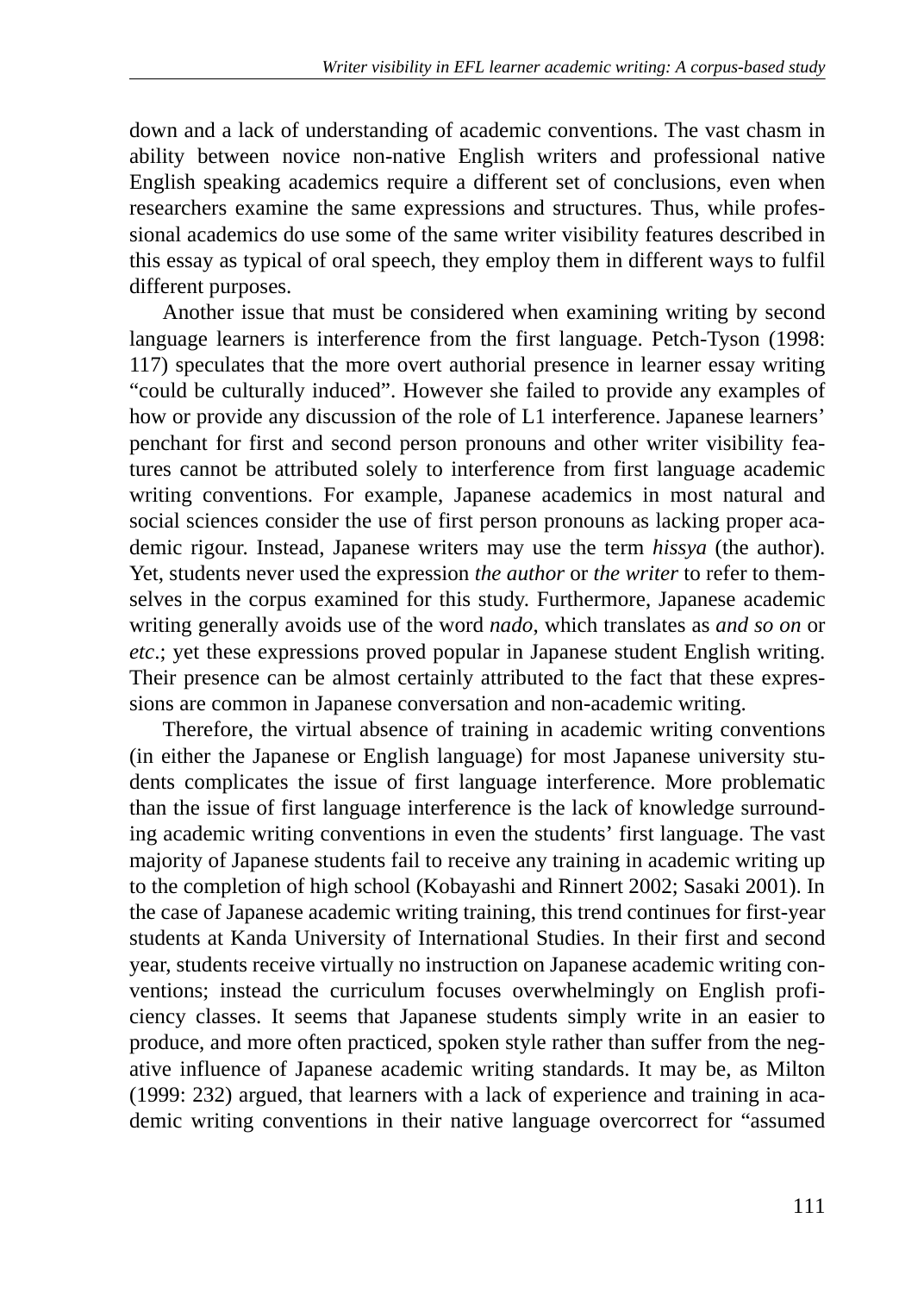differences…in rhetorical patterns". Or it could also be, that the learners simply have no idea that an English academic writing style exists.

#### *7 Conclusions*

The above results indicate that intermediate level learners produce academic essays with the same writer/reader visibility features as more advanced learners. The essays written by this study's Japanese learners contain a much higher degree of spoken language characteristics, especially first and second person pronouns, than comparable native English speaker academic writing. The overabundance of such features may be one reason why English learner writing resembles speech written down. However, a comparison of first and second-year university student writing shows a dramatic reduction in this degree of writer/ reader visibility after the first year. This reduction appears to reflect the effects of the writing instruction at the university, instruction that encourages students to reduce overt author presence in academic writing.

In addition to the similarities between intermediate and advanced non-native English speaker writing, quantitative and qualitative differences exist between the writer visibility features used by novice EFL learners and both published and unpublished native English speaker academic writing. These differences appear especially pronounced in the use of first person pronouns. The expression *I think* is often used in writing by Japanese English learners to give the author's opinion. In contrast, academic writing by American university students seems to use *I* plus past tense verb to recount personal experience and provide support for the essay's argument. Published English academic writing mainly uses personal pronouns to guide readers through the structure of an essay and its arguments and to recount research procedures. However, there is no reason not to believe that, after receiving proper instruction, learners could not use *I* and past tense verbs in a way similar to native English speakers. Learners will probably require training to increase their use of personal pronouns to frame an essay as well as instruction to reduce the personal pronouns used to discuss the author's opinions and ideas.

The similar results between this and previous EFL learner studies suggest that learners of various language backgrounds and even different proficiency levels have similar problems writing academic prose. These difficulties appear to stem from a lack of understanding of the rules surrounding academic writing, or from a lack of practice, rather than as a result of interference from first language academic conventions. As the improvement between writing by first and second-year students in this study shows, specific instruction appears to play a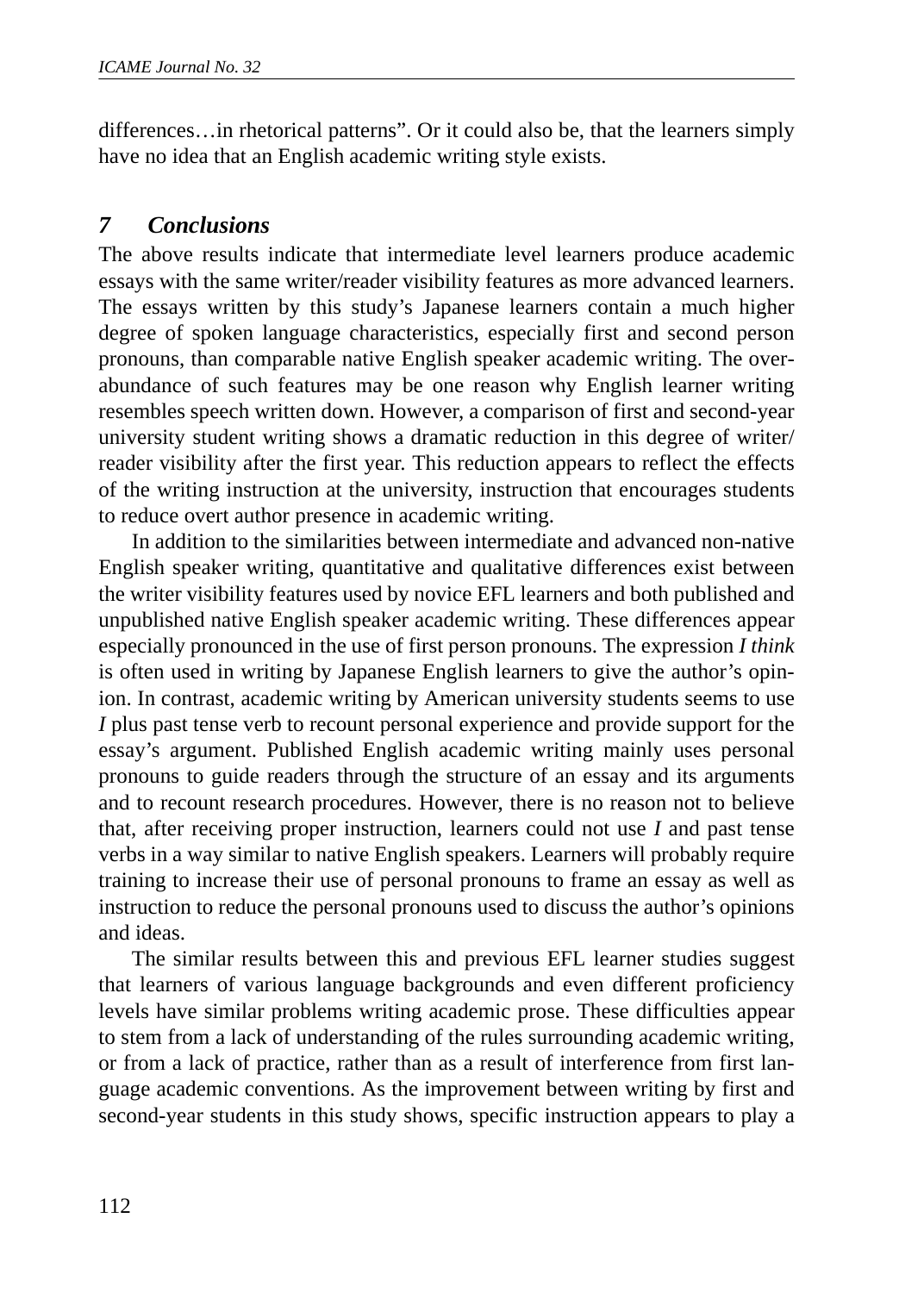dramatic role in reducing the number of writer/reader visibility features in learner writing. However, more studies, especially of a sequential design, are needed to fully understand this relationship between instruction and improvement. More work is also needed to better define the number and nature of writer/ reader visibility features acceptable in English academic writing produced by both native and non-native English speaking students. Nearly a decade following Petch-Tyson's exploratory study more work remains to be done.

# *References*

- Bonk, William. 2001. Predicting paper-and-pencil TOEFL scores from KEPT data. *Studies in Linguistics and Language Education of the Research Institute of Language Studies and Language Education, Kanda University of International Studies* 12: 65–86.
- Chafe, Wallace. 1982. Integration and involvement in speaking, writing, and oral literature. In D. Tannen (ed.). *Spoken and written language: Exploring orality and literacy*, 35–53. Ablex: Norwood.
- Chang, Yu-Ying and John Swales. 1999. Informal elements in English academic writing: Threats or opportunities for advanced non-native speakers?. In C. Candlin and K. Hyland (eds.). *Writing: Texts, processes and practices,* 145– 167. London and New York: Longman.
- Cobb, Tom. 2003. Analyzing later interlanguage with learner corpora: Quebec replications of three European studies. *Canadian Modern Language Review* 59(3): 393–423.
- Dulay, Heidi and Marina Burt. 1974. Natural sequences in child second language acquisition. *Language Learning* 24: 37–55.
- Granger, Sylviane. 2004. Computer learner corpus research: Current status and future prospects. In U. Connor and T. Upton (eds.). *Applied corpus linguistics: A multidimensional perspective,* 123–45. Amsterdam and Atlanta: Rodopi.
- Granger, Sylviane (ed.). 1998. *Learner English on computer*. London and New York: Longman.
- Harwood, Nigel. 2005. 'Nowhere has anyone attempted… In this article I am to do just that': A corpus-based study of self-promotional *I* and *we* in academic writing across four disciplines. *Journal of Pragmatics* 37: 1207– 1231.